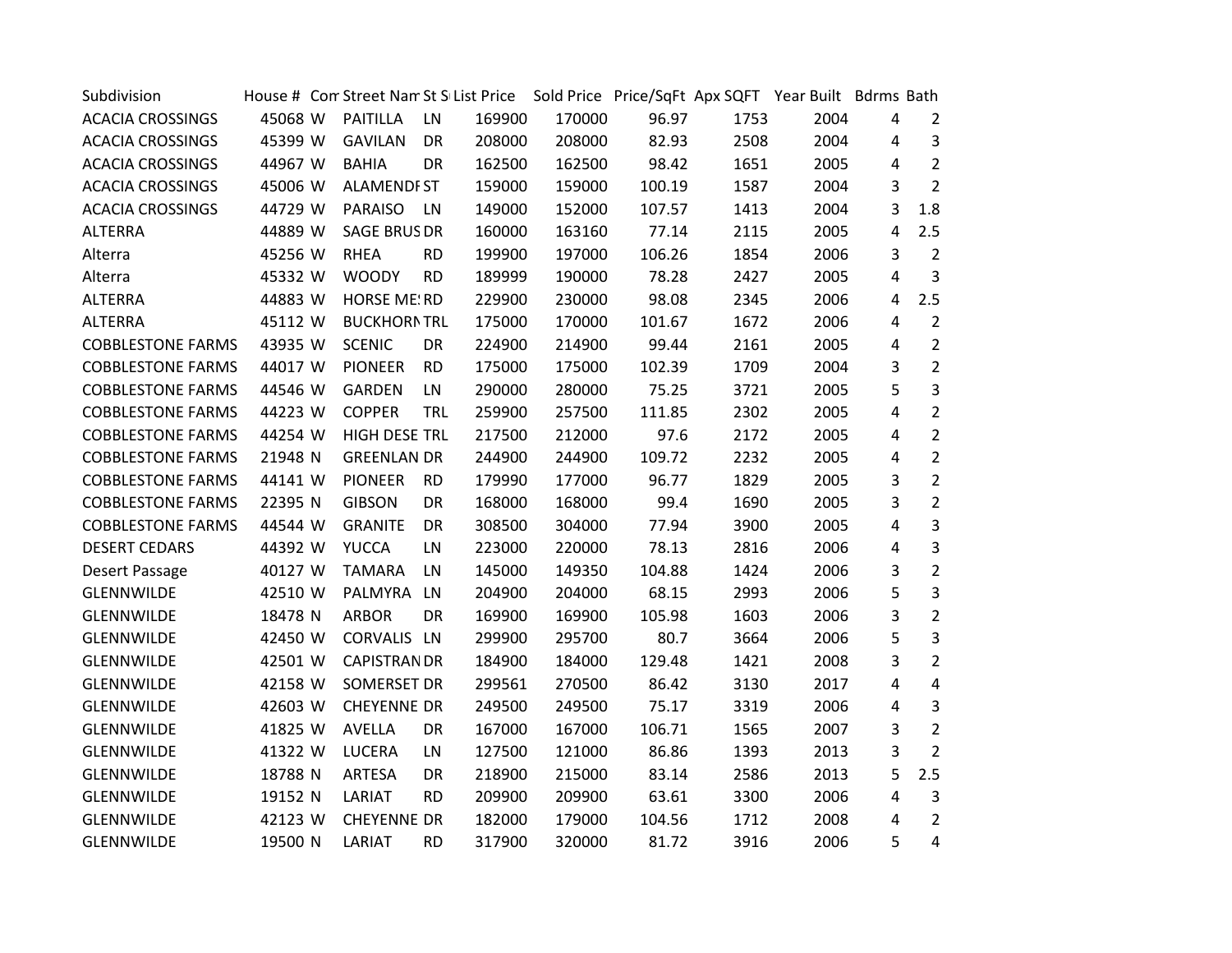| <b>GLENNWILDE</b>            | 42175 W | <b>CORVALIS</b>      | LN         | 194995 | 192995 | 134.02 | 1440 | 2017 | 2 | $\overline{2}$ |
|------------------------------|---------|----------------------|------------|--------|--------|--------|------|------|---|----------------|
| <b>Hidden Valley</b>         | 11711 N | Table Top            | <b>RD</b>  | 219000 | 195000 | 88.63  | 2200 | 2003 | 4 | $\overline{3}$ |
| <b>Hidden Valley</b>         | 52727 W | <b>ROAN</b>          | <b>RD</b>  | 179000 | 171500 | 112.16 | 1529 | 2004 | 3 | $\overline{2}$ |
| HIDDEN VALLEY ESTAT          | 106 S   | <b>QUICK SILV RD</b> |            | 46500  | 67179  | 74.64  | 900  | 2006 | 3 | $\overline{2}$ |
| <b>Hidden Valley Estates</b> | 2374 S  | Trail                | DR         | 40000  | 25000  | 18.6   | 1344 | 1980 | 3 | $\overline{2}$ |
| Homestead                    | 40976 W | <b>BRANDT</b>        | DR         | 255000 | 255000 | 71.72  | 3555 | 2008 | 4 | 2.5            |
| <b>HOMESTEAD</b>             | 40091 W | Robbins              | DR         | 187500 | 187500 | 100.59 | 1864 | 2013 | 4 | 2.5            |
| Homestead North              | 40493 W | <b>ROBBINS</b>       | DR         | 169900 | 175500 | 99.6   | 1762 | 2008 | 4 | $\overline{2}$ |
| HOMESTEAD NORTH              | 40128 W | <b>HAYDEN</b>        | DR         | 158800 | 157000 | 107.98 | 1454 | 2008 | 3 | $\overline{2}$ |
| <b>HOMESTEAD NORTH</b>       | 40413 W | <b>THORNBER LN</b>   |            | 190000 | 192500 | 84.54  | 2277 | 2007 | 4 | 2.5            |
| <b>HOMESTEAD NORTH</b>       | 40045 W | <b>NOVAK</b>         | LN         | 259500 | 260000 | 79.58  | 3267 | 2014 | 4 | 2.5            |
| HOMESTEAD NORTH              | 41381 W | <b>SOMERS</b>        | DR         | 227145 | 226205 | 101.16 | 2236 | 2016 | 4 | 3              |
| <b>HOMESTEAD NORTH</b>       | 20904 N | <b>WILFORD</b>       | AVE        | 175000 | 175000 | 110.97 | 1577 | 2013 | 3 | $\overline{2}$ |
| HOMESTEAD NORTH              | 40321 W | <b>NOVAK</b>         | LN         | 172900 | 173000 | 103.16 | 1677 | 2007 | 3 | $\overline{2}$ |
| <b>HOMESTEAD NORTH</b>       | 40186 W | <b>GANLY</b>         | <b>WA</b>  | 243495 | 239000 | 83.57  | 2860 | 2017 | 4 | $\overline{3}$ |
| <b>HOMESTEAD NORTH</b>       | 41136 W | <b>THORNBER LN</b>   |            | 205000 | 205000 | 95.26  | 2152 | 2008 | 3 | $\overline{2}$ |
| <b>HOMESTEAD NORTH</b>       | 20115 N | <b>HERBERT</b>       | <b>AVE</b> | 191180 | 191180 | 118.6  | 1612 | 2017 | 4 | $\overline{2}$ |
| <b>HOMESTEAD NORTH</b>       | 41420 W | <b>NOVAK</b>         | LN         | 274990 | 271990 | 83.25  | 3267 | 2013 | 4 | 2.5            |
| Homestead North              | 40386 W | Hopper               | DR         | 190000 | 190000 | 101.98 | 1863 | 2012 | 4 | 2.5            |
| <b>HOMESTEAD NORTH</b>       | 41254 W | WALKER               | <b>WA</b>  | 224900 | 222000 | 87.78  | 2529 | 2006 | 3 | 2.5            |
| HOMESTEAD NORTH              | 41234 W | <b>BRANDT</b>        | DR         | 192000 | 192000 | 91.04  | 2109 | 2007 | 4 | 2.5            |
| <b>HOMESTEAD NORTH</b>       | 41158 W | <b>CURTIS</b>        | LN         | 189990 | 189990 | 117.85 | 1612 | 2017 | 4 | $\overline{2}$ |
| Lakes at Rancho El Dor       | 41326 W | Elm                  | LN         | 194995 | 182995 | 119.84 | 1527 | 2016 | 3 | $\overline{2}$ |
| <b>MARICOPA MEADOWS</b>      | 45773 W | <b>MEADOWS LN</b>    |            | 194900 | 193000 | 83.69  | 2306 | 2005 | 5 | $\overline{2}$ |
| Maricopa Meadows             | 45539 W | <b>SKY</b>           | LN         | 168900 | 168900 | 92.3   | 1830 | 2006 | 4 | $\overline{2}$ |
| Maricopa Meadows             | 45749 W | Starlight            | DR         | 197000 | 200000 | 96.71  | 2068 | 2006 | 3 | $\overline{2}$ |
| Maricopa Meadows             | 46091 W | Amsterdan RD         |            | 247000 | 250000 | 72.93  | 3428 | 2005 | 5 | 3.5            |
| <b>Maricopa Meadows</b>      | 46067 W | <b>TUCKER</b>        | <b>RD</b>  | 154950 | 154999 | 92.81  | 1670 | 2005 | 4 | $\overline{2}$ |
| <b>MARICOPA MEADOWS</b>      | 45973 W | <b>TULIP</b>         | LN         | 173000 | 173000 | 78.96  | 2191 | 2005 | 4 | $\overline{2}$ |
| <b>MARICOPA MEADOWS</b>      | 46081 W | <b>TUCKER</b>        | <b>RD</b>  | 155000 | 155000 | 92.76  | 1671 | 2005 | 4 | $\overline{2}$ |
| Maricopa Meadows             | 45671 W | LONG                 | WA'        | 245000 | 242000 | 81.67  | 2963 | 2005 | 4 | 2.5            |
| <b>MARICOPA MEADOWS</b>      | 45613 W | <b>STARLIGHT DR</b>  |            | 221900 | 215000 | 96.03  | 2239 | 2005 | 3 | $\overline{2}$ |
| Maricopa Meadows             | 46074 W | RAINBOW DR           |            | 200000 | 197000 | 61.24  | 3217 | 2005 | 5 | 2.5            |
| <b>PALO BREA</b>             | 44027 W | PALO AMA RD          |            | 269900 | 258000 | 62.88  | 4103 | 2007 | 4 | 3.5            |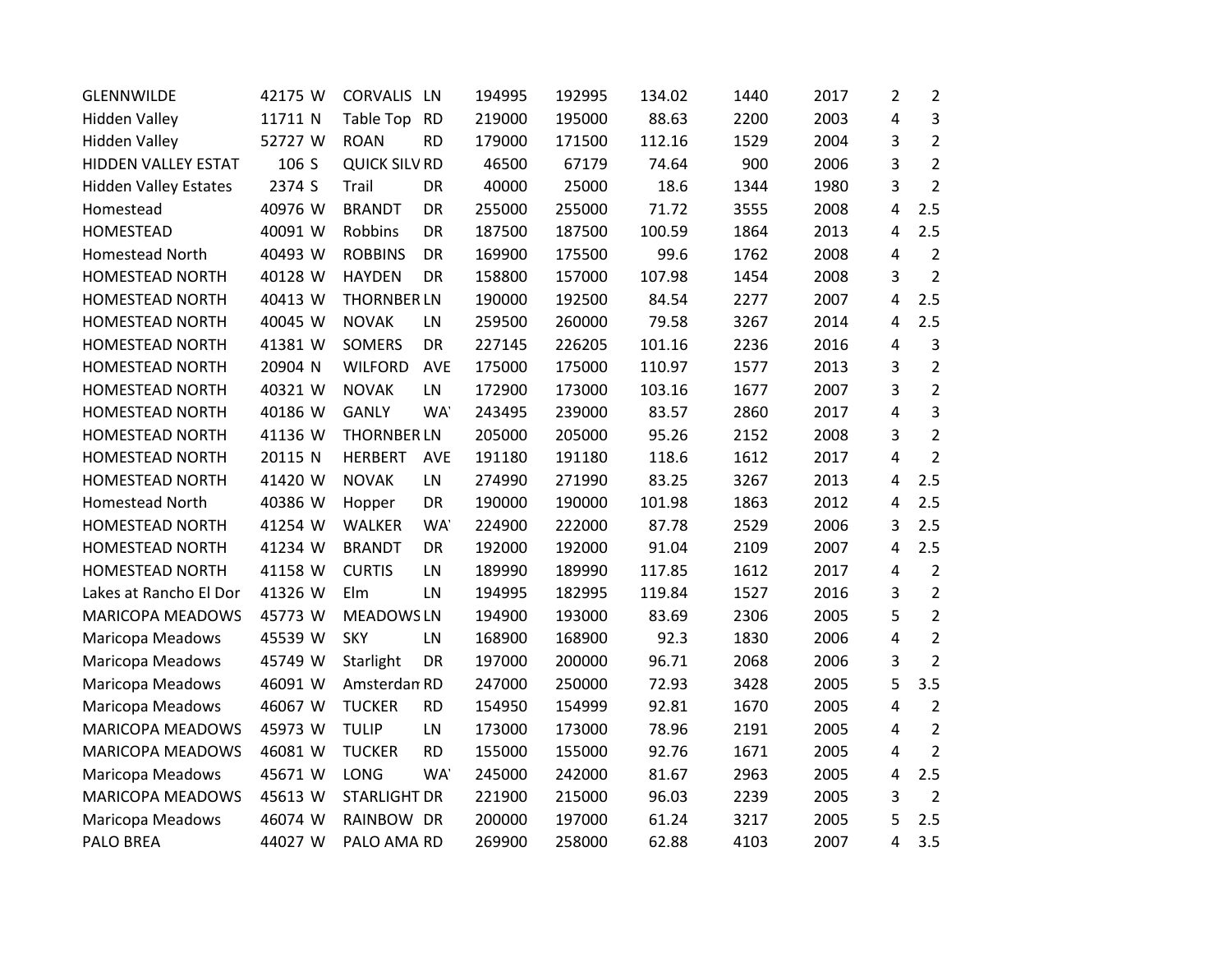| <b>PROVINCE</b>  | 20395 N | GOODMAN RD           |           | 172500 | 172500 | 121.39 | 1421 | 2006 | $\overline{2}$ | $\overline{2}$ |
|------------------|---------|----------------------|-----------|--------|--------|--------|------|------|----------------|----------------|
| Province         | 42774 W | <b>DARTER</b>        | <b>DR</b> | 259000 | 250000 | 120.65 | 2072 | 2011 | 3              | $\overline{2}$ |
| <b>PROVINCE</b>  | 42386 W | <b>FOUNTAINIST</b>   |           | 225000 | 220000 | 129.34 | 1701 | 2007 | 3              | $\overline{2}$ |
| Province         | 20260 N | <b>BIG DIPPER DR</b> |           | 175500 | 171000 | 110.89 | 1542 | 2005 | 2              | $\overline{2}$ |
| <b>PROVINCE</b>  | 42825 W | <b>WHISPERINLN</b>   |           | 287500 | 273500 | 115.54 | 2367 | 2004 | 3              | $\overline{3}$ |
| Province         | 42969 W | Sandpiper DR         |           | 286188 | 270000 | 118.94 | 2270 | 2016 | 3              | 2.5            |
| Province         | 41629 W | Caliente             | DR        | 223159 | 205569 | 119.17 | 1725 | 2016 | $\overline{2}$ | $\overline{2}$ |
| Province         | 42014 W | Solitare             | DR        | 296867 | 294000 | 129.52 | 2270 | 2016 | 3              | 2.5            |
| <b>PROVINCE</b>  | 42416 W | <b>HEAVENLY PL</b>   |           | 209900 | 190000 | 123.21 | 1542 | 2005 | $\overline{2}$ | $\overline{2}$ |
| RANCHO EL DORADO | 42491 W | <b>HILLMAN</b>       | DR        | 159900 | 159000 | 110.72 | 1436 | 2003 | 4              | $\overline{2}$ |
| RANCHO EL DORADO | 21747 N | <b>BRADFORD DR</b>   |           | 245900 | 240900 | 132.29 | 1821 | 2012 | 3              | $\overline{2}$ |
| RANCHO EL DORADO | 22154 N | <b>KINGSTON DR</b>   |           | 229900 | 229900 | 79.99  | 2874 | 2003 | 4              | 2.5            |
| RANCHO EL DORADO | 42304 W | OAKLAND DR           |           | 139000 | 137000 | 94.54  | 1449 | 2003 | 3              | $\overline{2}$ |
| RANCHO EL DORADO | 43158 W | SUNLAND              | DR        | 237500 | 235000 | 121.26 | 1938 | 2002 | 3              | $\overline{2}$ |
| RANCHO EL DORADO | 43571 W | <b>ELM</b>           | DR        | 219900 | 219900 | 114.95 | 1913 | 2004 | 4              | $\overline{3}$ |
| Rancho El Dorado | 22534 N | <b>DAVIS</b>         | <b>WA</b> | 159900 | 159000 | 107.36 | 1481 | 2004 | 3              | $\overline{2}$ |
| RANCHO EL DORADO | 21650 N | <b>DIETZ</b>         | DR        | 279650 | 265000 | 93.77  | 2826 | 2005 | 4              | 3              |
| RANCHO EL DORADO | 41145 W | <b>LITTLE</b>        | DR        | 159900 | 159900 | 108.7  | 1471 | 2009 | 4              | $\overline{2}$ |
| RANCHO EL DORADO | 22157 N | <b>KINGSTON DR</b>   |           | 210000 | 210000 | 90.51  | 2320 | 2003 | $\overline{4}$ | 2.5            |
| RANCHO EL DORADO | 22500 N | <b>DAVIS</b>         | WA'       | 182500 | 180000 | 116.35 | 1547 | 2004 | 3              | 2.5            |
| RANCHO EL DORADO | 21664 N | <b>DIETZ</b>         | DR        | 209900 | 200000 | 93.85  | 2131 | 2005 | 3              | $\overline{2}$ |
| RANCHO EL DORADO | 42049 W | <b>COLBY</b>         | DR        | 174900 | 174900 | 81.12  | 2156 | 2005 | 4              | 2.5            |
| RANCHO EL DORADO | 42288 W | <b>HALL</b>          | DR        | 155000 | 162000 | 110.88 | 1461 | 2004 | 4              | $\overline{2}$ |
| RANCHO EL DORADO | 41649 W | SUNLAND              | DR        | 149900 | 155100 | 100.26 | 1547 | 2004 | 3              | 2.5            |
| RANCHO EL DORADO | 42284 W | <b>ANNE</b>          | LN        | 215000 | 220000 | 96.58  | 2278 | 2005 | 4              | 2.5            |
| Rancho El Dorado | 42610 W | SUNLAND              | <b>DR</b> | 155000 | 155000 | 100.19 | 1547 | 2003 | 3              | 2.5            |
| RANCHO EL DORADO | 21981 N | <b>BOLIVIA</b>       | <b>ST</b> | 209900 | 205000 | 93.39  | 2195 | 2008 | 4              | 2.5            |
| RANCHO EL DORADO | 22135 N | <b>DIETZ</b>         | DR        | 194900 | 190000 | 89.16  | 2131 | 2004 | 3              | $\overline{2}$ |
| RANCHO EL DORADO | 41888 W | MICHAELS DR          |           | 175000 | 175000 | 81.16  | 2156 | 2005 | $\overline{4}$ | 2.5            |
| RANCHO EL DORADO | 21845 N | <b>DIETZ</b>         | DR        | 213000 | 208000 | 72.85  | 2855 | 2005 | 4              | $\overline{3}$ |
| RANCHO EL DORADO | 22265 N | VAN LOO              | DR        | 329997 | 332000 | 110.7  | 2999 | 2004 | 4              | 2.5            |
| RANCHO EL DORADO | 41320 W | <b>BRAVO</b>         | DR        | 164900 | 164900 | 106.87 | 1543 | 2007 | 3              | $\overline{2}$ |
| RANCHO EL DORADO | 41368 W | PARKHILL             | DR        | 149000 | 145000 | 114.8  | 1263 | 2008 | 3              | $\overline{2}$ |
| Rancho El Dorado | 41801 W | Chambers CT          |           | 225000 | 218000 | 102.11 | 2135 | 2005 | 4              | $\overline{2}$ |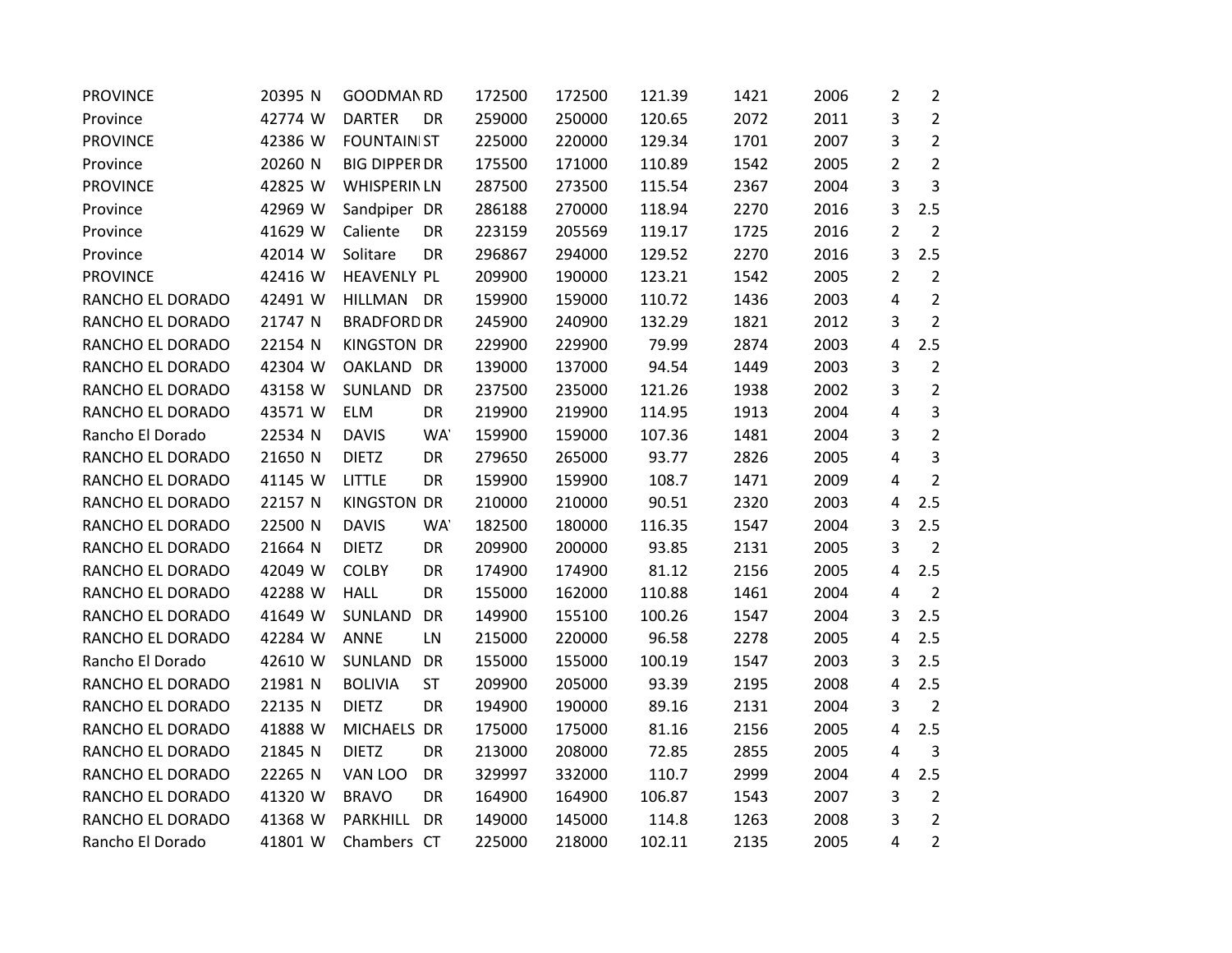| RANCHO EL DORADO   | 41616 W | SUNLAND DR                 | 171000 | 161500 | 73.91  | 2185 | 2004 | 3 | 2.5            |
|--------------------|---------|----------------------------|--------|--------|--------|------|------|---|----------------|
| Rancho El Dorado   | 41592 W | Hillman<br>DR              | 184900 | 188000 | 85.1   | 2209 | 2003 | 5 | 2.5            |
| RANCHO EL DORADO   | 43397 W | SAGEBRUSITRL               | 177695 | 176797 | 89.24  | 1981 | 2003 | 4 | 2.5            |
| RANCHO EL DORADO   | 22119 N | LAKESIDE<br><b>DR</b>      | 234500 | 230000 | 96.11  | 2393 | 2004 | 3 | $\overline{2}$ |
| RANCHO EL DORADO   | 41641 W | <b>ELM</b><br>DR           | 191900 | 191900 | 108.11 | 1775 | 2016 | 3 | $\overline{2}$ |
| RANCHO EL DORADO   | 42415 W | <b>CHAMBERS DR</b>         | 195000 | 195000 | 93.12  | 2094 | 2004 | 4 | 2.5            |
| RANCHO EL DORADO   | 41369 W | <b>BRAVO</b><br>DR         | 154900 | 154900 | 118.51 | 1307 | 2008 | 3 | $\overline{2}$ |
| RANCHO MIRAGE ESTA | 38104 W | <b>SAN CAPISTAVE</b>       | 173900 | 173900 | 125.2  | 1389 | 2017 | 3 | $\overline{2}$ |
| RANCHO MIRAGE ESTA | 38099 W | <b>SANTA CLA AVE</b>       | 192900 | 192900 | 104.95 | 1838 | 2017 | 3 | $\overline{2}$ |
| RANCHO MIRAGE ESTA | 18378 N | SALERNO DR                 | 260000 | 260000 | 74.16  | 3506 | 2014 | 5 | 2.5            |
| RANCHO MIRAGE ESTA | 38062 W | SAN CAPISTAVE              | 204900 | 204900 | 99.85  | 2052 | 2015 | 4 | 3              |
| RANCHO MIRAGE ESTA | 38217 W | LA PAZ<br><b>ST</b>        | 175900 | 173900 | 125.2  | 1389 | 2017 | 3 | $\overline{2}$ |
| RANCHO MIRAGE ESTA | 38099 W | <b>SANTA CLA AVE</b>       | 192900 | 192900 | 104.95 | 1838 | 2017 | 3 | $\overline{2}$ |
| RANCHO MIRAGE ESTA | 37265 W | <b>MERCED</b><br><b>ST</b> | 189900 | 189000 | 71.48  | 2644 | 2008 | 3 | 2.5            |
| RANCHO MIRAGE ESTA | 38118 W | SAN CAPISTAVE              | 184900 | 182900 | 117.85 | 1552 | 2017 | 3 | $\overline{2}$ |
| SANTA ROSA SPRINGS | 17116 N | <b>CIELO</b><br>LN         | 214990 | 212990 | 96.98  | 2196 | 2017 | 4 | 3              |
| <b>SENITA</b>      | 42770 W | ELIZABETH AVE              | 157900 | 158000 | 104.77 | 1508 | 2008 | 3 | $\overline{2}$ |
| <b>SENITA</b>      | 43314 W | ESTRADA ST                 | 218400 | 209000 | 50.58  | 4132 | 2006 | 6 | 4              |
| <b>SENITA</b>      | 18864 N | <b>LOUSANDR DR</b>         | 174900 | 174900 | 78.71  | 2222 | 2005 | 4 | 3              |
| <b>SENITA</b>      | 18456 N | <b>IBIS</b><br>WA'         | 179900 | 179900 | 119.3  | 1508 | 2008 | 3 | $\overline{2}$ |
| <b>SENITA</b>      | 18428 N | <b>IBIS</b><br>WA'         | 179900 | 177950 | 117.93 | 1509 | 2008 | 3 | $\overline{2}$ |
| <b>SENITA</b>      | 43990 W | MAGNOLIA RD                | 162900 | 162900 | 80.92  | 2013 | 2005 | 4 | 2.5            |
| <b>SENITA</b>      | 19263 N | GABRIEL<br>PAT             | 169900 | 169900 | 100    | 1699 | 2005 | 3 | $\overline{2}$ |
| <b>SENITA</b>      | 43298 W | ARIZONA AVE                | 145900 | 146000 | 106.49 | 1371 | 2006 | 3 | $\overline{2}$ |
| <b>SENITA</b>      | 43768 W | <b>WILD HORSTRL</b>        | 159900 | 157500 | 78.24  | 2013 | 2005 | 4 | 2.5            |
| <b>SENITA</b>      | 43488 W | <b>MAGNOLIARD</b>          | 179500 | 177500 | 73.19  | 2425 | 2009 | 4 | 3              |
| <b>SENITA</b>      | 18881 N | <b>GREENWAIDR</b>          | 163900 | 164000 | 90.26  | 1817 | 2006 | 3 | $\overline{2}$ |
| <b>SENITA</b>      | 43980 W | <b>MARICOPA AVE</b>        | 255000 | 255000 | 65.38  | 3900 | 2005 | 5 | 3.5            |
| <b>SENITA</b>      | 42927 W | <b>ST</b><br><b>JEREMY</b> | 174900 | 173000 | 77.86  | 2222 | 2007 | 4 | 3              |
| <b>SMITH FARMS</b> | 40339 W | <b>CT</b><br><b>HELEN</b>  | 169900 | 169900 | 80.67  | 2106 | 2006 | 5 | 3              |
| SORRENTO           | 37407 W | AVE<br><b>AMALFI</b>       | 197900 | 200000 | 89.97  | 2223 | 2007 | 4 | 3              |
| SORRENTO           | 36844 W | LEONESSA AVE               | 183000 | 183000 | 85.07  | 2151 | 2012 | 3 | $\overline{2}$ |
| Sorrento           | 17204 N | AVE<br>Oliveto             | 238500 | 238500 | 82.04  | 2907 | 2007 | 4 | 3              |
| SORRENTO           | 16983 N | DR<br><b>AVELINO</b>       | 210990 | 210990 | 100.71 | 2095 | 2017 | 4 | 2.5            |